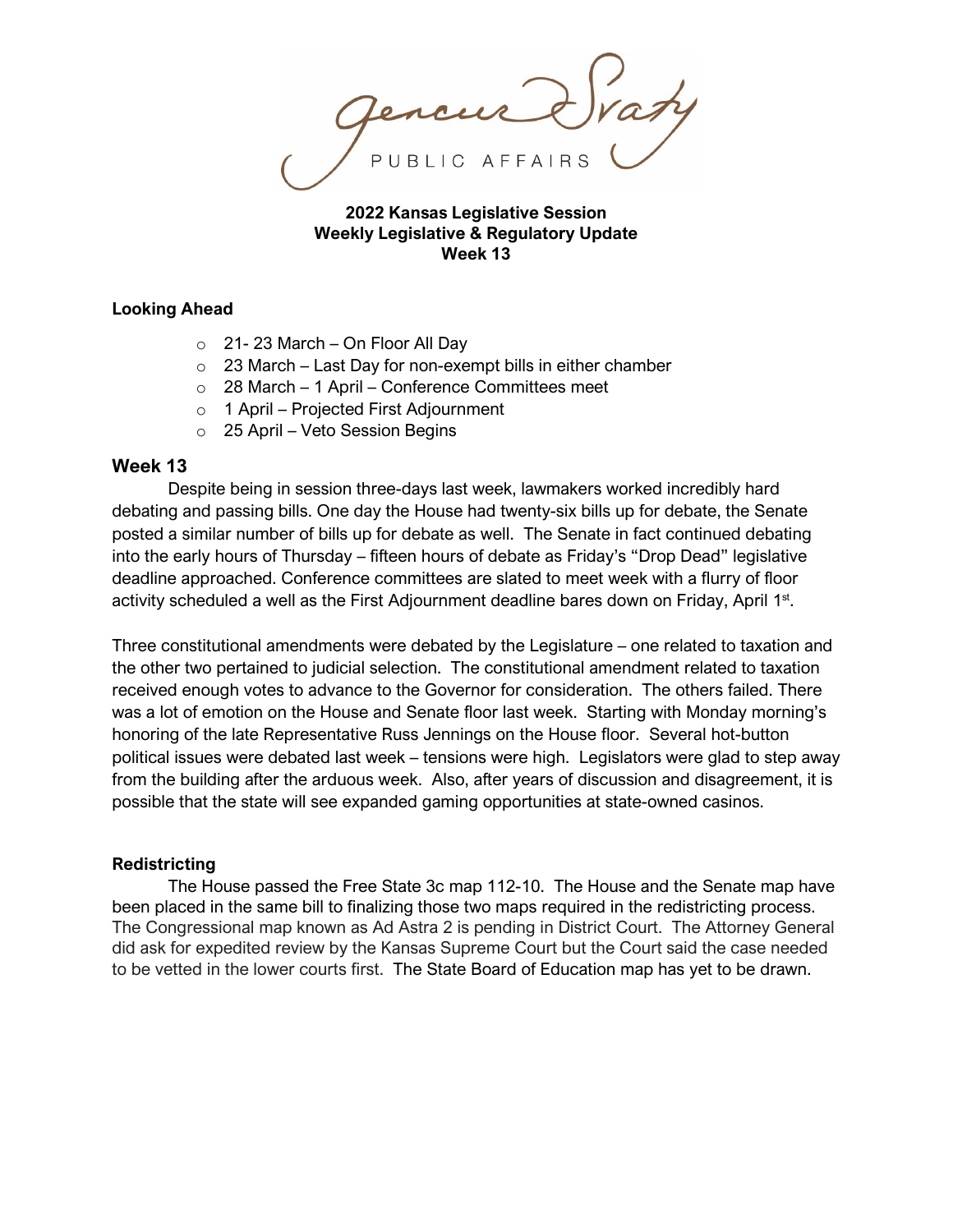## **House Map**



W= Wichita districts 81-101, 103,105 T=Topeka districts 50,52-58 L=Lawrence districts 10,42,44-47 WJ=Wyandotte and Johnson County districts 5,8,14-37,39,43,48,49,78,108,115,121



## **Senate Map**

# **Coal-Combustion Residual Rule & Energy Matters**

SB 417 is under consideration by Governor Kelly. Evergy, Kansas City Board of Public Utilities and Sunflower requested introduction of legislation of legislation that would allow the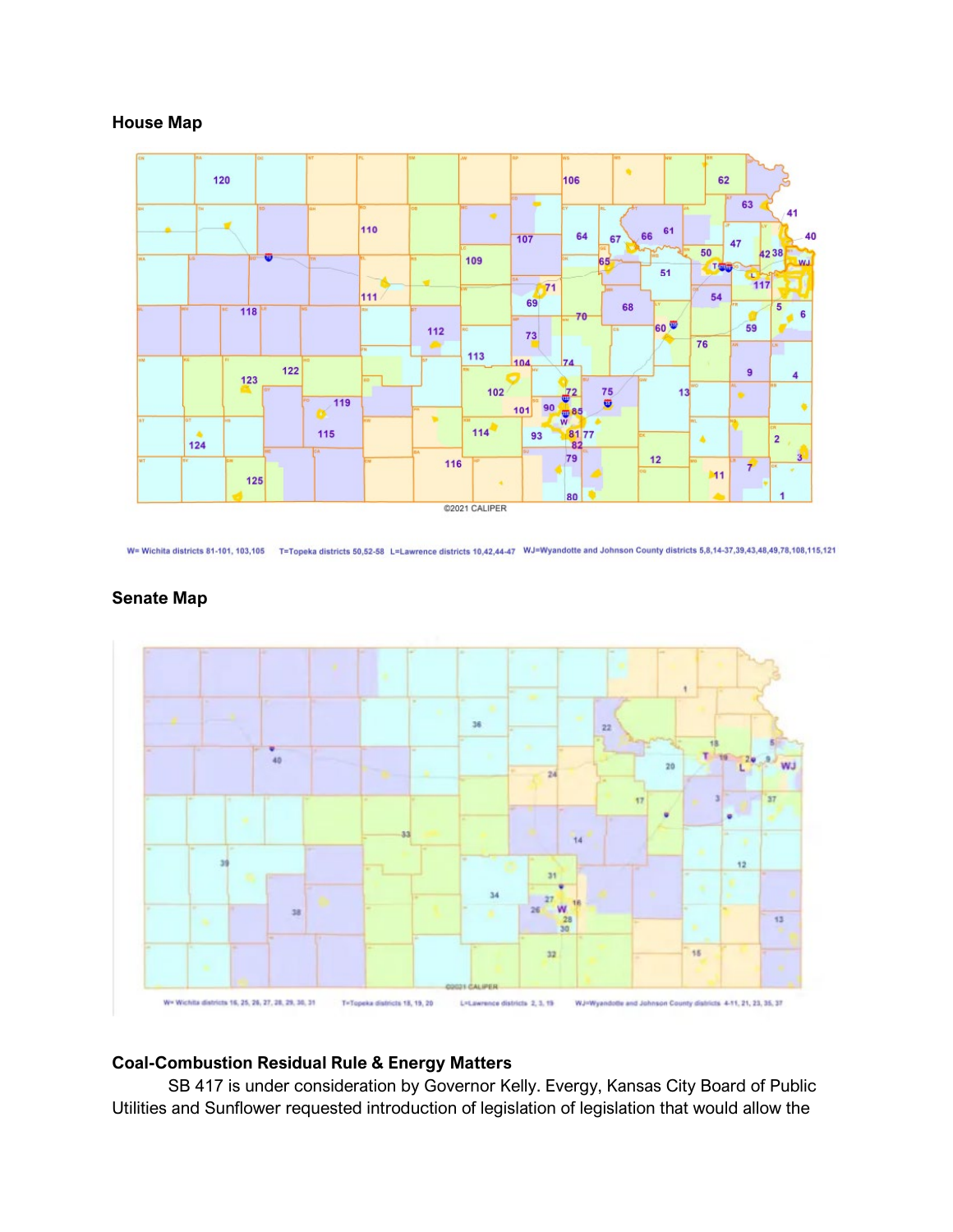three generating utilities with operating coal units to modestly increase KDH&E imposed fees on themselves to retain the CCR rule compliance program at the state level rather than with the federal government.

### **Steaming Services**

SB 547 related to franchise fees and streaming services has not seen action since its hearing in Senate Federal & State Affairs two weeks ago. The bill was requested after a city in Kansas sought to impose franchise fees on streaming services. The matter is now in the courts. The proponent of the bill was from a law firm representing specifically Dish and Direct TV. He advocated that the bill simply restates current practice which is that streaming services, which do not have infrastructure in the public right of way, should not be charged a franchise fee. The proponent suggested that municipalities could begin imposing fees on all different platforms so customers could see a large pancaking of new fees assessed on all platforms if this bill is not passed. The League opposed the bill alongside the Rural Telecommunications carriers and the Cable Telecommunication Association of Kansas. Many cities provided written opposition testimony as well. Opponents advocated that this bill was introduced late in session – it was – and that the changes proposed in the bill could actually serve as the unraveling of the longstanding regulatory framework related to right -of-way management, franchises, infrastructure build out and associated maintenance fees. There was a healthy number of questions from committee members. It was repeatedly suggested that a comprehensive look at the existing framework might be in order since the last time one was done was in the early 2000s when technology looked, felt and operated much differently. The Chairman stated he was interested in advancing the bill but would follow the will of the committee. The bill did not advance last week however SB 547 is pending in a committee exempt from legislative deadlines.

#### **Other Issues of Note**

Regarding taxes, the Senate did not debate legislation that would alter the long-standing county-wide sales tax formula. It is still possible that the Senate will debate HB 2316 which includes the language of SB 87 which was introduced in 2021. The Senate did pass HB 2597 on a 32-6 vote which included a bevy of different tax bills. Included in HB 2597 is the SB 542 which allows for challenges to a city's budget to be filed with the Board of Tax Appeals. As initially drafted, the bill allowed any individual to file a challenge with BOTA, but the bill was amended to read that the entity filing a challenge must be a property owner within the taxing district. SB 493 which creates a statewide ban on municipalities enacting regulations on single-use plastic containers, passed the House 74-48. The bill already received Senate approval. It is likely the Senate concurs in the small change the House made to the bill. Autonomous remotely operated vehicles continued moving through the legislative process. The House passed an expanded bill to the Senate's version which allows for additional types of remotely operated vehicles to be used. There will be a conference committee on the concept this week.

### **Looking Ahead**

This will be a fast-paced week with lawmakers seeking to move initiatives out of committee or perhaps to bottle up a few from moving.